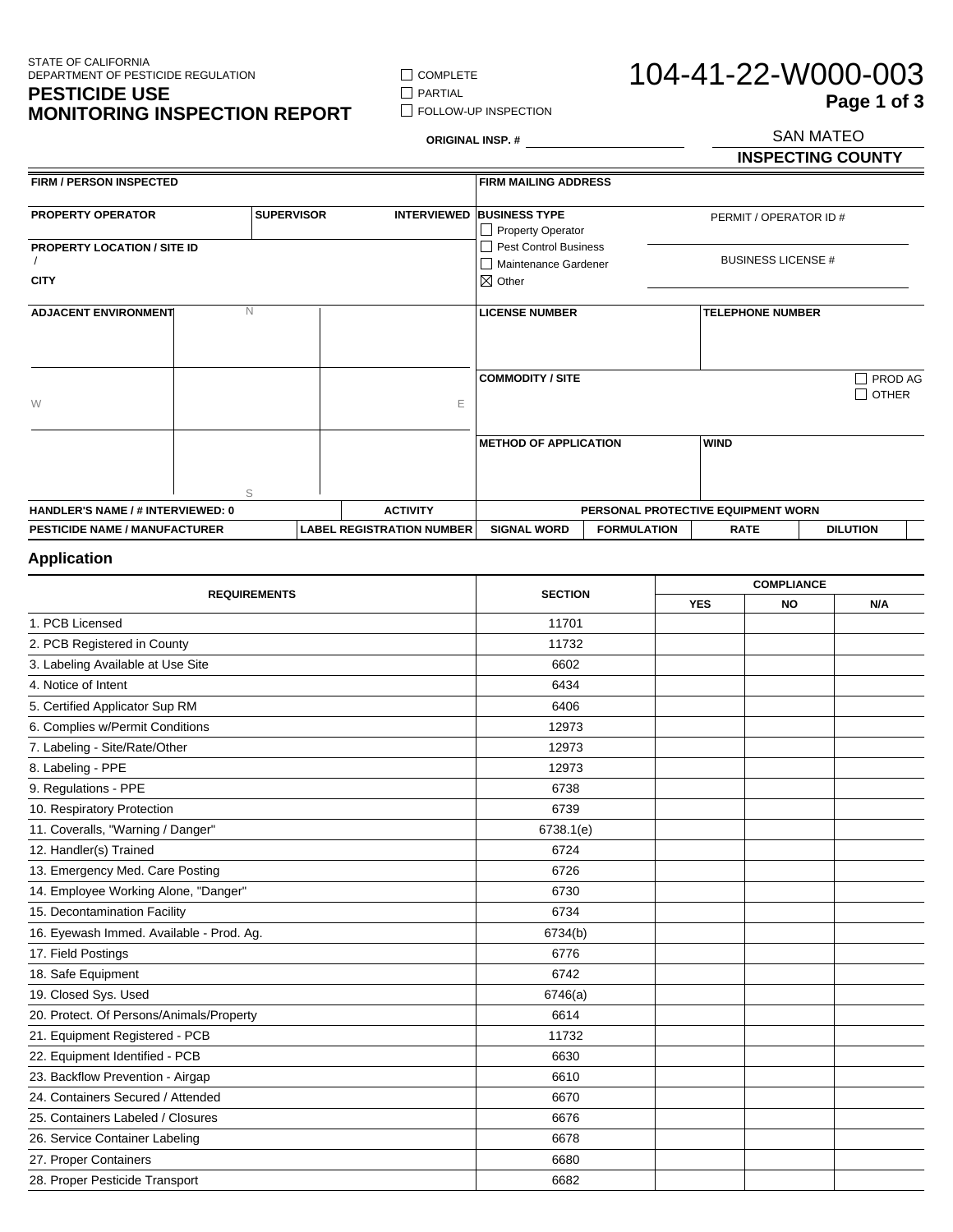#### STATE OF CALIFORNIA DEPARTMENT OF PESTICIDE REGULATION

#### **PESTICIDE USE MONITORING INSPECTION REPORT**

COMPLETE **PARTIAL FOLLOW-UP INSPECTION** 

# 104-41-22-W000-003 SAN MATEO **Page 2 of 3**

**ORIGINAL INSP. # INSPECTING COUNTY COMPLIANCE YES NO N/A**

|                                                                   |                | <b>COMPLIANCE</b> |           |     |  |
|-------------------------------------------------------------------|----------------|-------------------|-----------|-----|--|
| <b>REQUIREMENTS</b>                                               | <b>SECTION</b> | <b>YES</b>        | <b>NO</b> | N/A |  |
| 29. Containers Properly Rinsed                                    | 6684           |                   |           |     |  |
| 31. Ground Water Protection                                       | 6487           |                   |           |     |  |
| 32. Wellhead Protection                                           | 6609           |                   |           |     |  |
| 33. Dormant Insecticides                                          | 6960           |                   |           |     |  |
| 34. Surface Water Protection in Outdoor Non-Agricultural Settings | 6970           |                   |           |     |  |

**Mix/Load**

Ξ

| <b>YES</b><br><b>NO</b><br>N/A<br>1. PCB Licensed<br>11701<br>2. PCB Registered in County<br>11732<br>3. Labeling Available at Use Site<br>6602<br>4. Notice of Intent<br>6434<br>5. Certified Applicator Sup RM<br>6406<br>6. Complies w/Permit Conditions<br>12973<br>7. Labeling - Site/Rate/Other<br>12973<br>8. Labeling - PPE<br>12973<br>9. Regulations - PPE<br>6738<br>6739<br>10. Respiratory Protection<br>11. Coveralls, "Warning / Danger"<br>6738.1(e)<br>12. Handler(s) Trained<br>6724<br>13. Emergency Med. Care Posting<br>6726<br>14. Employee Working Alone, "Danger"<br>6730<br>6734<br>15. Decontamination Facility<br>16. Eyewash Immed. Available - Prod. Ag.<br>6734(b)<br>18. Safe Equipment<br>6742<br>19. Closed Sys. Used<br>6746<br>21. Equipment Registered - PCB<br>11732<br>22. Equipment Identified - PCB<br>6630<br>23. Backflow Prevention - Airgap<br>6610<br>24. Containers Secured / Attended<br>6670<br>25. Containers Labeled / Closures<br>6676<br>26. Service Container Labeling<br>6678<br>27. Proper Containers<br>6680<br>28. Proper Pesticide Transport<br>6682<br>29. Containers Properly Rinsed<br>6684<br>30. Accurate Measurement<br>6604<br>31. Ground Water Protection<br>6487<br>6609<br>32. Wellhead Protection<br>33. Dormant Insecticides<br>6960 | <b>REQUIREMENTS</b> | <b>SECTION</b> | <b>COMPLIANCE</b> |  |  |
|------------------------------------------------------------------------------------------------------------------------------------------------------------------------------------------------------------------------------------------------------------------------------------------------------------------------------------------------------------------------------------------------------------------------------------------------------------------------------------------------------------------------------------------------------------------------------------------------------------------------------------------------------------------------------------------------------------------------------------------------------------------------------------------------------------------------------------------------------------------------------------------------------------------------------------------------------------------------------------------------------------------------------------------------------------------------------------------------------------------------------------------------------------------------------------------------------------------------------------------------------------------------------------------------------------|---------------------|----------------|-------------------|--|--|
|                                                                                                                                                                                                                                                                                                                                                                                                                                                                                                                                                                                                                                                                                                                                                                                                                                                                                                                                                                                                                                                                                                                                                                                                                                                                                                            |                     |                |                   |  |  |
|                                                                                                                                                                                                                                                                                                                                                                                                                                                                                                                                                                                                                                                                                                                                                                                                                                                                                                                                                                                                                                                                                                                                                                                                                                                                                                            |                     |                |                   |  |  |
|                                                                                                                                                                                                                                                                                                                                                                                                                                                                                                                                                                                                                                                                                                                                                                                                                                                                                                                                                                                                                                                                                                                                                                                                                                                                                                            |                     |                |                   |  |  |
|                                                                                                                                                                                                                                                                                                                                                                                                                                                                                                                                                                                                                                                                                                                                                                                                                                                                                                                                                                                                                                                                                                                                                                                                                                                                                                            |                     |                |                   |  |  |
|                                                                                                                                                                                                                                                                                                                                                                                                                                                                                                                                                                                                                                                                                                                                                                                                                                                                                                                                                                                                                                                                                                                                                                                                                                                                                                            |                     |                |                   |  |  |
|                                                                                                                                                                                                                                                                                                                                                                                                                                                                                                                                                                                                                                                                                                                                                                                                                                                                                                                                                                                                                                                                                                                                                                                                                                                                                                            |                     |                |                   |  |  |
|                                                                                                                                                                                                                                                                                                                                                                                                                                                                                                                                                                                                                                                                                                                                                                                                                                                                                                                                                                                                                                                                                                                                                                                                                                                                                                            |                     |                |                   |  |  |
|                                                                                                                                                                                                                                                                                                                                                                                                                                                                                                                                                                                                                                                                                                                                                                                                                                                                                                                                                                                                                                                                                                                                                                                                                                                                                                            |                     |                |                   |  |  |
|                                                                                                                                                                                                                                                                                                                                                                                                                                                                                                                                                                                                                                                                                                                                                                                                                                                                                                                                                                                                                                                                                                                                                                                                                                                                                                            |                     |                |                   |  |  |
|                                                                                                                                                                                                                                                                                                                                                                                                                                                                                                                                                                                                                                                                                                                                                                                                                                                                                                                                                                                                                                                                                                                                                                                                                                                                                                            |                     |                |                   |  |  |
|                                                                                                                                                                                                                                                                                                                                                                                                                                                                                                                                                                                                                                                                                                                                                                                                                                                                                                                                                                                                                                                                                                                                                                                                                                                                                                            |                     |                |                   |  |  |
|                                                                                                                                                                                                                                                                                                                                                                                                                                                                                                                                                                                                                                                                                                                                                                                                                                                                                                                                                                                                                                                                                                                                                                                                                                                                                                            |                     |                |                   |  |  |
|                                                                                                                                                                                                                                                                                                                                                                                                                                                                                                                                                                                                                                                                                                                                                                                                                                                                                                                                                                                                                                                                                                                                                                                                                                                                                                            |                     |                |                   |  |  |
|                                                                                                                                                                                                                                                                                                                                                                                                                                                                                                                                                                                                                                                                                                                                                                                                                                                                                                                                                                                                                                                                                                                                                                                                                                                                                                            |                     |                |                   |  |  |
|                                                                                                                                                                                                                                                                                                                                                                                                                                                                                                                                                                                                                                                                                                                                                                                                                                                                                                                                                                                                                                                                                                                                                                                                                                                                                                            |                     |                |                   |  |  |
|                                                                                                                                                                                                                                                                                                                                                                                                                                                                                                                                                                                                                                                                                                                                                                                                                                                                                                                                                                                                                                                                                                                                                                                                                                                                                                            |                     |                |                   |  |  |
|                                                                                                                                                                                                                                                                                                                                                                                                                                                                                                                                                                                                                                                                                                                                                                                                                                                                                                                                                                                                                                                                                                                                                                                                                                                                                                            |                     |                |                   |  |  |
|                                                                                                                                                                                                                                                                                                                                                                                                                                                                                                                                                                                                                                                                                                                                                                                                                                                                                                                                                                                                                                                                                                                                                                                                                                                                                                            |                     |                |                   |  |  |
|                                                                                                                                                                                                                                                                                                                                                                                                                                                                                                                                                                                                                                                                                                                                                                                                                                                                                                                                                                                                                                                                                                                                                                                                                                                                                                            |                     |                |                   |  |  |
|                                                                                                                                                                                                                                                                                                                                                                                                                                                                                                                                                                                                                                                                                                                                                                                                                                                                                                                                                                                                                                                                                                                                                                                                                                                                                                            |                     |                |                   |  |  |
|                                                                                                                                                                                                                                                                                                                                                                                                                                                                                                                                                                                                                                                                                                                                                                                                                                                                                                                                                                                                                                                                                                                                                                                                                                                                                                            |                     |                |                   |  |  |
|                                                                                                                                                                                                                                                                                                                                                                                                                                                                                                                                                                                                                                                                                                                                                                                                                                                                                                                                                                                                                                                                                                                                                                                                                                                                                                            |                     |                |                   |  |  |
|                                                                                                                                                                                                                                                                                                                                                                                                                                                                                                                                                                                                                                                                                                                                                                                                                                                                                                                                                                                                                                                                                                                                                                                                                                                                                                            |                     |                |                   |  |  |
|                                                                                                                                                                                                                                                                                                                                                                                                                                                                                                                                                                                                                                                                                                                                                                                                                                                                                                                                                                                                                                                                                                                                                                                                                                                                                                            |                     |                |                   |  |  |
|                                                                                                                                                                                                                                                                                                                                                                                                                                                                                                                                                                                                                                                                                                                                                                                                                                                                                                                                                                                                                                                                                                                                                                                                                                                                                                            |                     |                |                   |  |  |
|                                                                                                                                                                                                                                                                                                                                                                                                                                                                                                                                                                                                                                                                                                                                                                                                                                                                                                                                                                                                                                                                                                                                                                                                                                                                                                            |                     |                |                   |  |  |
|                                                                                                                                                                                                                                                                                                                                                                                                                                                                                                                                                                                                                                                                                                                                                                                                                                                                                                                                                                                                                                                                                                                                                                                                                                                                                                            |                     |                |                   |  |  |
|                                                                                                                                                                                                                                                                                                                                                                                                                                                                                                                                                                                                                                                                                                                                                                                                                                                                                                                                                                                                                                                                                                                                                                                                                                                                                                            |                     |                |                   |  |  |
|                                                                                                                                                                                                                                                                                                                                                                                                                                                                                                                                                                                                                                                                                                                                                                                                                                                                                                                                                                                                                                                                                                                                                                                                                                                                                                            |                     |                |                   |  |  |
|                                                                                                                                                                                                                                                                                                                                                                                                                                                                                                                                                                                                                                                                                                                                                                                                                                                                                                                                                                                                                                                                                                                                                                                                                                                                                                            |                     |                |                   |  |  |
|                                                                                                                                                                                                                                                                                                                                                                                                                                                                                                                                                                                                                                                                                                                                                                                                                                                                                                                                                                                                                                                                                                                                                                                                                                                                                                            |                     |                |                   |  |  |
|                                                                                                                                                                                                                                                                                                                                                                                                                                                                                                                                                                                                                                                                                                                                                                                                                                                                                                                                                                                                                                                                                                                                                                                                                                                                                                            |                     |                |                   |  |  |
| 34. Surface Water Protection in Outdoor Non-Agricultural Settings<br>6970                                                                                                                                                                                                                                                                                                                                                                                                                                                                                                                                                                                                                                                                                                                                                                                                                                                                                                                                                                                                                                                                                                                                                                                                                                  |                     |                |                   |  |  |

#### **Water Hold**

| <b>REQUIREMENTS</b>              | <b>SECTION</b> | <b>COMPLIANCE</b> |           |     |
|----------------------------------|----------------|-------------------|-----------|-----|
|                                  |                | <b>YES</b>        | <b>NO</b> | N/A |
| 50. Complies w/Permit Conditions | 12973          |                   |           |     |